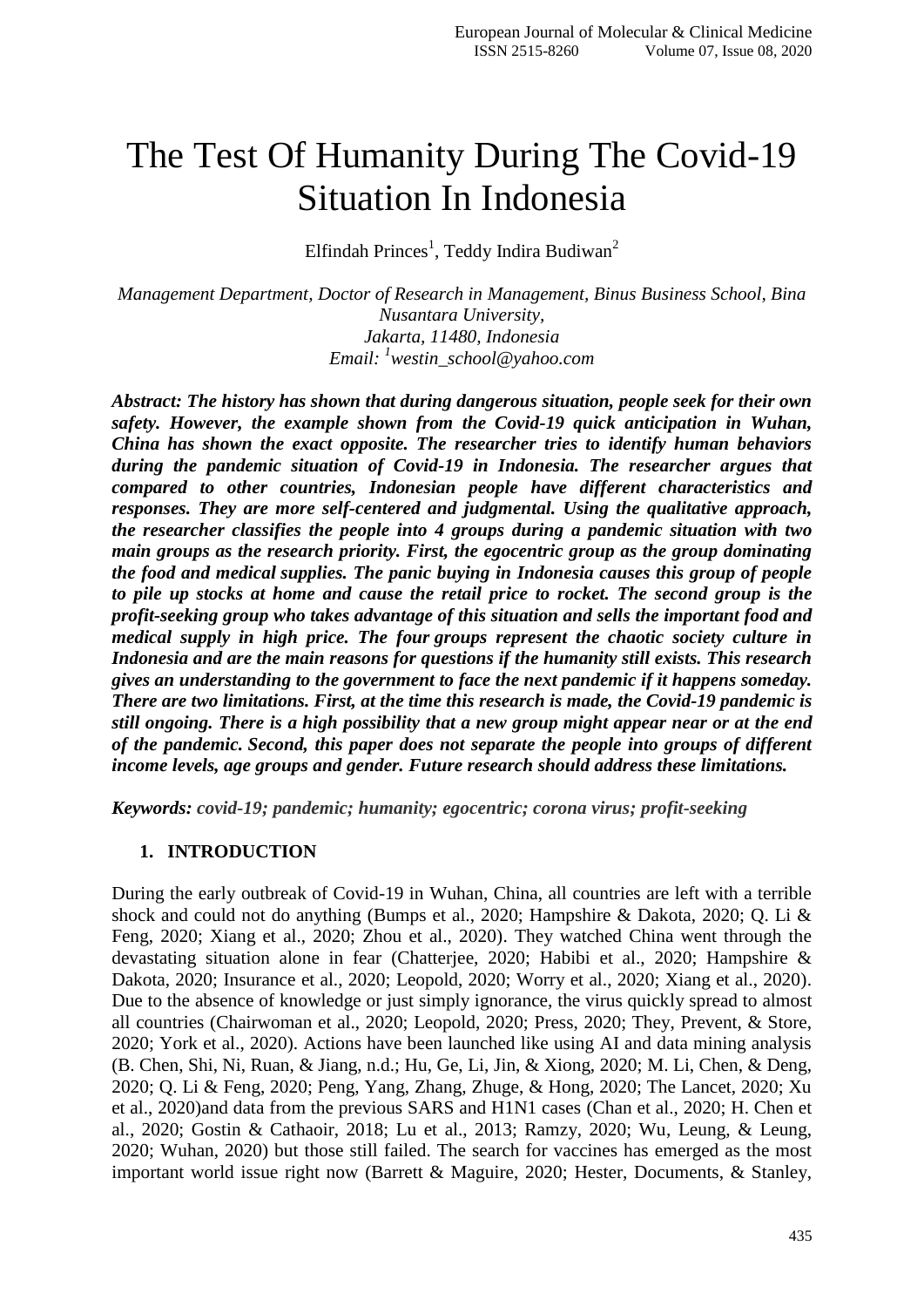2020; Institutes & Therapeutics, 2019; Tina & Saey, 2012) with no satisfactory result. Indonesia was one of the ignorant countries with too high confidence that this virus would not enter the country, just like last time with SARS and H1N1. When all the countries surrounding Indonesia had declared positive numbers of Covid-19 patients, Indonesia did not do any anticipations, until WHO had declared a serious warning for Covid-19 threats in Indonesia, Indonesia was still on the hold position. On 2 March 2020, President Jokowi announced the first 2 cases of Covid-19 positive cases and the society has changed continuously since then (*COVID-19 developments in Indonesia*, 2020). Panic Buying, people's resistance on the shutting down of religious places, schools, companies and public places have contributed to the forming of the new social routines. If these routines go on in longer period, they will transform into social behaviors with new social norms. This paper examines the personality traits of people during the pandemic situation in Indonesia with the pre-assumption that in the same situation and condition, people act differently. It is a known fact that during dangerous situation, people show their true colors, means that people will not take too much consideration on the wellbeing of others and put themselves first. The researcher addresses this issue by classifying the people buying behavior during pandemic situation regardless of the income level, age or gender. The researcher further assumes that the people are in the same buying situation. Thus, with the same situation, how the people react define their group.

### **2. LITERATURE REVIEW**

#### *Covid19 Situation*

The Covid-19 has been detected for the first time in Wuhan, China in November 2019 before it finally spread to all over the world unstoppable. Covid-19 has been considered the most viral contagious disease in the last twenty years, compared to MERS, SARS and Ebola (Koubaa, 2020). Since then, endless efforts in technology have been done to overcome this, such as using nuclear medicine (Huang, Allie, Gnanasegaran, & Bomanji, 2020) and the early screening of Covid using COVID-ResNet (Farooq & Hafeez, 2020). The use of Hydroxychloroquine, Ribavirin and Remdesivir are by far the most promising drugs for Covid-19 treatment (Pagliano, Piazza, De Caro, Ascione, & Filipelli, 2020). World Health Organization (WHO) has proposed the most effective technique to control the spread of this Covid-19 is by conducting social distancing and tracing contacts (Farooq & Hafeez, 2020). This method was successfully adopted in China but failed in other countries. When China was under total lockdown, other countries were not aware of this dangerous situation, with the airports running as usual (Vock, 2020) followed by failure in risk communication by the health authorities (Taylor, 2019). As the worst case today, America has the most death cases of Covid-19 in the world. The country simply ignored the warnings by 7 senates in the mid of February (Bell, 2020). Indonesia experiences the same problem as America, luckily with a lower number of positive confirmed corona cases. The solution of this problem requires the compliance of the people to stay inside their home and reduce their social interactions to as minimum as possible. The study shows that unless everybody listens and acts, this situation will take longer to endure and the social distancing policy may be counterproductive (Muscillo & Pin, 2020). The longer this situation goes, the worse the effects for a country's welfare.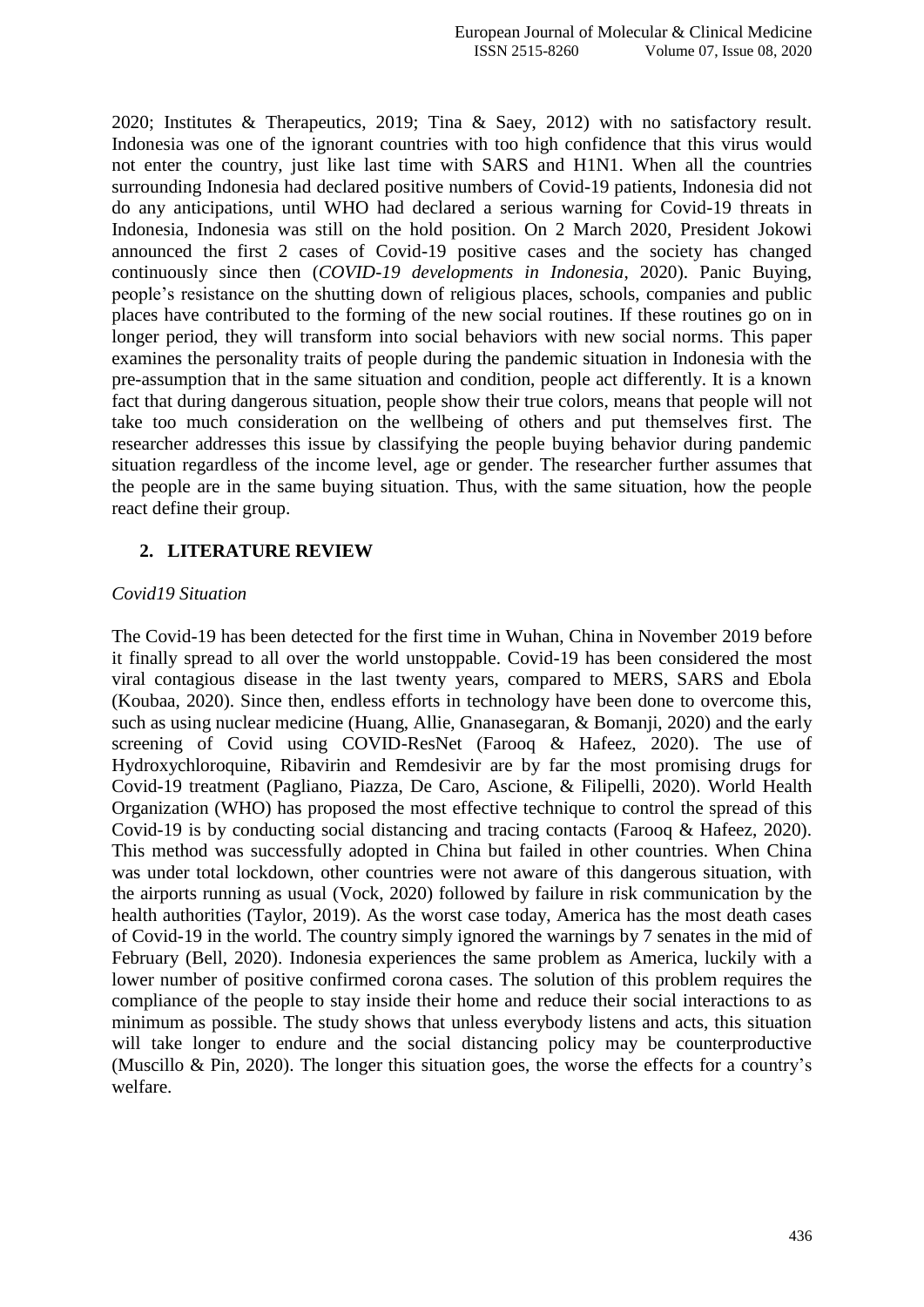



The chart shows 3 lines, with the grey line representing the confirmed cases, the red line represents the number of deaths and the green line represents the number of recovered patients. As of today, 19 April 2020, the total number of confirmed cases has reached 6575 cases (with an additional 327 cases today), under treatment 5307 (80,715% of the confirmed cases), 582 deaths (8,852% of the confirmed cases) and 686 recovered patients (10,433% of the confirmed cases). This number is not friendly compared to China which has a death rate around 2% of the confirmed cases and the rate is getting lower. China is now in the recovering process while Indonesia is projected to have the climax at the end of April.



**Figure 2**. Total Confirmed Cases and New Cases in Indonesia and China. Source: https://aatishb.com/covidtrends/

#### *The Psychology Traits behind Pandemic Situation*

In order to understand more about the human psychological behavior during a pandemic, the researcher examines the previous literatures on psychological reactions during the earlier pandemics, such as Spanish flu, SARS, MERS or even AIDS. There are many psychological factors that are involved during a pandemic situation that will trigger our curiosity about humanity, where people would act out of their usual characteristics. The previous studies from the past pandemic show the following facts. First, fears during a pandemic generate the epidemiologist as a culture hero. Humans can only survive the next pandemic if they are willing to sacrifice their freedom and self-limit themselves (Lynteris, 2016). Second, the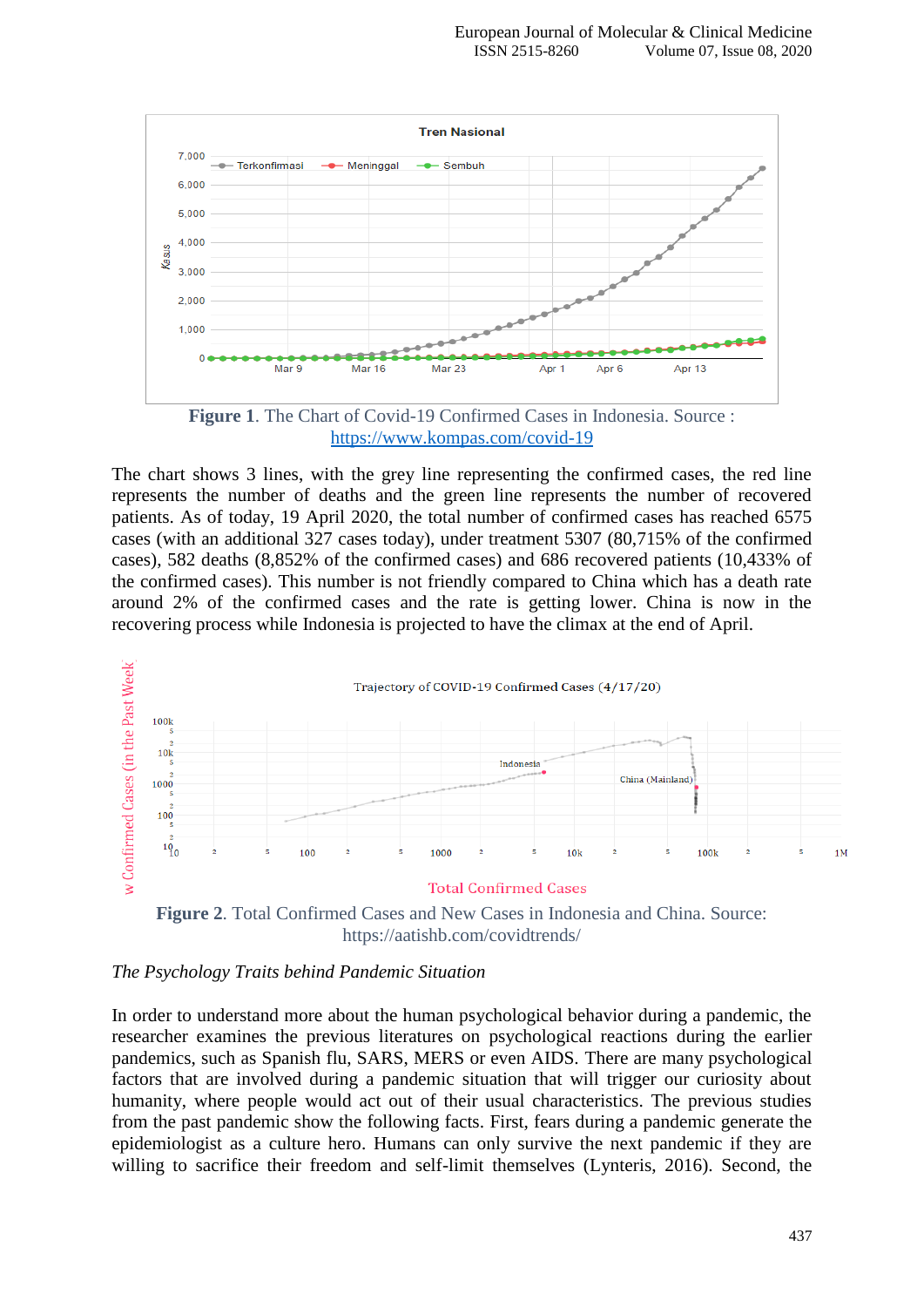uncertainty, confusion and urgency on when the pandemic will be over (Taylor, 2019). Third, psychological stress on self – health and loved ones, disruptions of routines, separation from relatives and friends, food and medicine shortage and personal financial hardship (Taylor, 2019). Fourth, poor people are more vulnerable to this disease due to overcrowding and poor life conditions while people with higher economic resources have better opportunities to seek medical care and avoid infection (Taylor, 2019). Fifth, emotional reactions due to desperate pursuit of cure might occur, lead people to engage in superstitious behaviors (Taylor, 2019). Sixth, mass panic and antisocial behavior, such as panic buying (Lambert, 2008; Thomas, 2002). The six facts represent some of the actual facts that are happening during the past pandemics and recent covid-19 pandemic.

Different people have different reactions when they are facing the actual pandemics and threatened situations. Some will be indifferent while some will become fearful or anxious, others will develop emotional disorders. The study shows that people recover from these emotional problems when the pandemic is over (Taylor, 2019). As explained by (Taylor, 2019), personality traits are vulnerable factors during pandemic situations. There are negative emotions that are easily influenced by stimuli of trait anxiety and harm avoidance, creating anxiety disorders, mood disorders, obsessive-compulsive disorder, health anxiety, overestimation of "bad" events and also over-optimism that leads to ignorance and underestimate what is being recommended or ordered by the health authorities. The rumors are one important aspect of these emotions, that during the digital era spread widely and continuously in social media. People who are easily distracted by rumors tend to have impulsive behavior, either reactively negative or positive. Thus, the results are usually leading to misbehaviors such as hostility and suspicion, widespread fear, and social disruption.

Cribb, (2017) described that in the  $21<sup>st</sup>$  century, there are ten great challenges in humanity, i.e.: the self-worshipper, the terminator, the degrader, the butcher, the baker, the poisoner, the devourer, the urbanite, the self-deceiver and the getter of wisdom. These ten challenges represent the people that we are having right now during the Covid-19 situation and might describe why it is hard for this disease to cease. Social distancing refers to the intervention from the health authorities to reduce social contacts with other people, resulting in the closing of public places and school closure (Faherty et al., 2019). Depending on the outbreak severity, social distancing can include quarantine, closures, cancellation of mass gathering events, physical isolations and travel restrictions (Taylor, 2019). A country needs to understand past pandemics to prepare health measures for future pandemics. The pandemics will reveal the country's flaws in finance, economy, legal and political institutions (Condon & Sinha, 2008). Economic costs were reported could cost over US\$6 trillion (Taylor, 2019) which is proven more than that number right now with Covid-19. Face masks and sanitizers have become two – most wanted items during the pandemic situation where to minimize infection, hygiene practices are highly recommended. In fears of not having the protection needed for them and their family, people were panicking and piled up medical supplies and food stocks. This has caused the price of some specific items to even ten-times the usual price as the demand is too high and there is not enough supply. Take an instance from what is happening in European countries where people are hysterical over toilet papers (Callan, 2020). Several interventions have been done by the Indonesian government to anticipate the worsening effects of the Covid-19, such as the Minister of Finance Regulation No. 31/PMK.04/2020 on Additional Incentives for Bonded Zone (KB) Companies and/or Companies with Import Facility for Export Purpose (KITE) to handle the Corona Virus (Covid-19) disaster, the declaration of the COVID-19 as pandemic by President Jokowi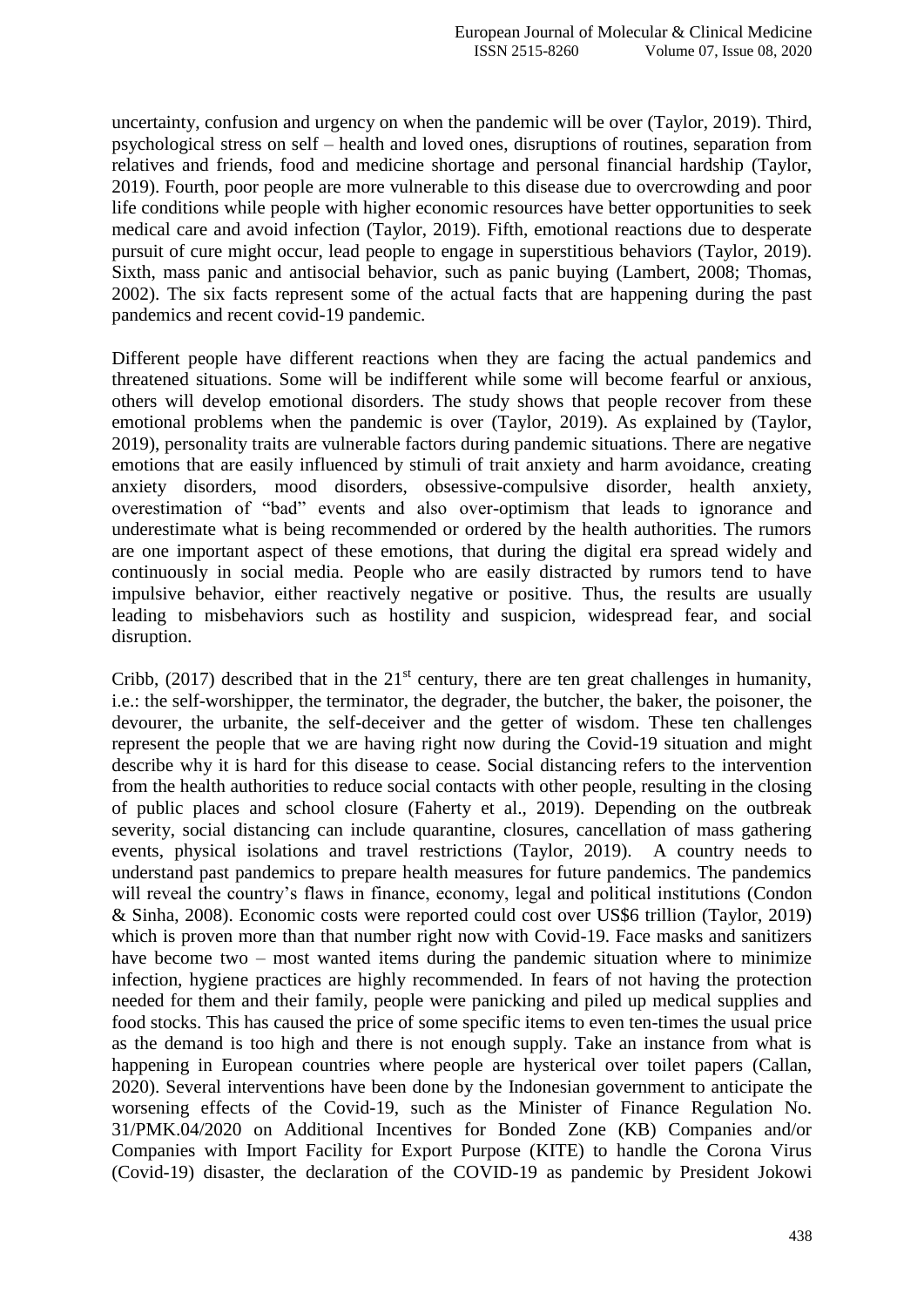allows the government to allocate funds to fight this disaster, the implementation of PSBB (Large Scale Social Restriction) by Minister of Transportation Luhut B. Pandjaitan to restrict travel and transportation or people and goods in general to prevent further spreading of covid-19 infection, the imports of used and refurbished medical devices are allowed, and On April 7, 2020, the Central Bank of Indonesia (BI) has penned a US\$60 billion repo facility deal with the Fed to boost dollar liquidity supply (*COVID-19 developments in Indonesia*, 2020). These interventions are expected to suppress the effects and spreading of Covid-19 faster.

#### **3. METHODOLOGY**

The method of this research is by conducting a qualitative approach with 196 people. Two pictures on a donation activity were posted. The first picture showed a positive statement of donation activity. The second picture showed a negative statement with three facts, the people receiving donation during the covid-19, the argument that donation activity should not be posted online, and the covid-19 situation in Indonesia. The researcher took the responses from Facebook. The answers were coded and divided into 6 categories. Table 1 explains the coding process on the answers.

| N <sub>o</sub> | Codes       | Examples of answers                                                        |  |  |
|----------------|-------------|----------------------------------------------------------------------------|--|--|
| $\overline{1}$ | Sympathetic | I feel sorry, I feel sad, hopefully they can get through this, etc.        |  |  |
| <sup>2</sup>   | Informative | Based on the information, the government has informed, let me              |  |  |
|                |             | explain, etc.                                                              |  |  |
| $\overline{3}$ | Followers   | That is true, I will share, permission to share, I agree, etc.             |  |  |
| $\overline{4}$ | Cynical     | should be ashamed, only look for fame and popularity, etc.                 |  |  |
|                | Positive    | think of the positive sides, don't judge first, don't think negatively,    |  |  |
|                |             | etc.                                                                       |  |  |
| -6             | Advisor     | It is better if, I think they should, in my opinion, they should not, they |  |  |
|                |             | must, etc.                                                                 |  |  |

**Table 1**. Coding on responses.

The researcher uses this method to note the responses of the people during the pandemic situation. When a person does a charity, the normal respond should be positive statements, not negative statements. To increase the intensity of the argument, the researcher used two statements, a positive statement and a negative statement to invite true reactions of the viewers. People tend to be more reactive to negative things (Fetscherin, 2019; Perloff, 2014). The data collection was conducted in approximately 45 days period (1 March – 15 April). A total of 40 answers for the positive statement and 267 answers for the negative statement were received and 196 answers are considered valid.

## **4. FINDINGS AND RESULT**

From the methodology section, the researcher can quantify the answers of the respondents into six types of responses. This is needed to examine the first argument that Indonesian people are more self-centered and judgmental. The social media has become the most powerful tool in forming people's mindset right now. The recent society likes to show their existence through postings, they post almost everything they do and expect people to read them. Covid-19 situation with the social distancing recommendation requires people to stay at home and stay away from public places, which increases the social media interaction by multiple times. From the first positive statement, the result shows that there are no variation on the answers, with 90 percent supporting answers, 5 percent giving advice on what the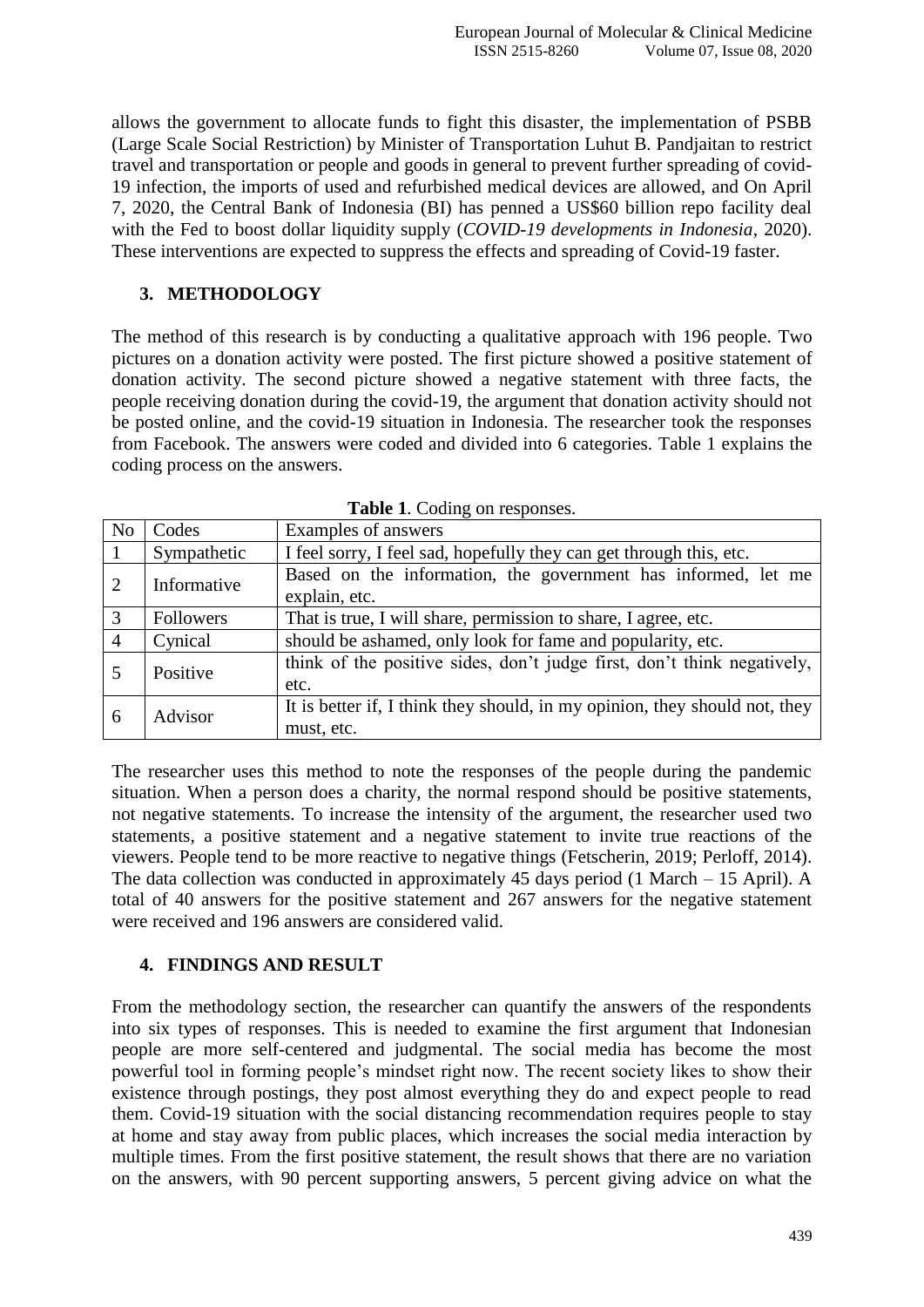person should do better for the next charity, 2 percent tries to sell products and the remaining less than 1 percent wants to join the next charity.

The second negative statement on donation activity was posted on Facebook to invite people's reactions. The answers were classified into 6 types and the result is given in table 2. With the number of answers taken from both statements, the theory that people tend to be more reactive on negative things are confirmed.

|                |                 | <b>of</b><br><b>Number</b>  |            |
|----------------|-----------------|-----------------------------|------------|
| N <sub>0</sub> | <b>Respond</b>  | <b>Respondents</b>          | Percentage |
|                | Sympathetic     | 8                           | 4%         |
| ⌒              | Informative     | $\mathcal{D}_{\mathcal{L}}$ | 1%         |
| 3              | Followers/Share | 25                          | 13%        |
|                | Cynical         | 32                          | 16%        |
|                | Positive        | 72                          | 37%        |
|                | Advisor         | 57                          | 29%        |
|                | <b>Total</b>    | 196                         | 100%       |

**Table 2**. Summary of Qualitative Findings on the Society Responses

Table 2 shows that the total percentage of positive supports on negative donation post is 42%, by adding the sympathetic 4%, informative 1% and positive 37% while the total percentage of negative supports on negative donation post is 58%, by adding the followers/share 13%, cynical 16% and advisor 29%. The result reveals that when the people see a negative post on a good act of charity, the majority either give comments on how a good charity should be done, shares the negative post to their own newsfeed or even being cynical by adding more negative comments on the situation. The positive responses range from giving sympathy, explanation about the negative post and telling the people to have more positive thoughts. The most interesting part from the second statement is that none of the responses state that they are donating or are going to donate.

To confirm this result, the researcher examines the theory on morality. Duska & Whelan (1975) states that a judgement that something may be considered good is correct when it is formed by morally mature reasons. The quote from Piaget on moral development posits that all morality is in the respect of one's rule. Kohlberg's research shows when a person looks at others' moral judgements or actions, the clear distinction in people's moral outlook is apparent. The significant distinction in the mature reasoning process and the given reasons becomes obvious. As social human beings, people are expected to help each other, to put egocentrism aside and to view themselves as a part of the whole group. This pandemic situation requires people to be more helpful, aware of others' suffering and miseries. The health officers and government officials recommend people to stop the spreading of further infection by staying at home which is still not working as expected until today. The implementation of PSBB (Large Scale Social Restriction) also fails as the number of outdoor activities is still high, especially in Jakarta. This attitude is reflected as stage two of Kohlberg's research where a person wants to prioritize himself first and would not give up his own pleasures for the sake of other people. This is the basis of the question of this research, to test if the humanity still exists today during the pandemic situation. Both the social distancing and PSBB approaches have failed to work, leaving big questions on when this pandemic can be over. Glaucon's account argues that people can only come out of their self-interests when they want to protect themselves. Men are basically selfish, and what can keep them in place is fear and timidity. Altruism and care for others are considered as stupid actions. This explains why the positive statement on donation action is not receiving expected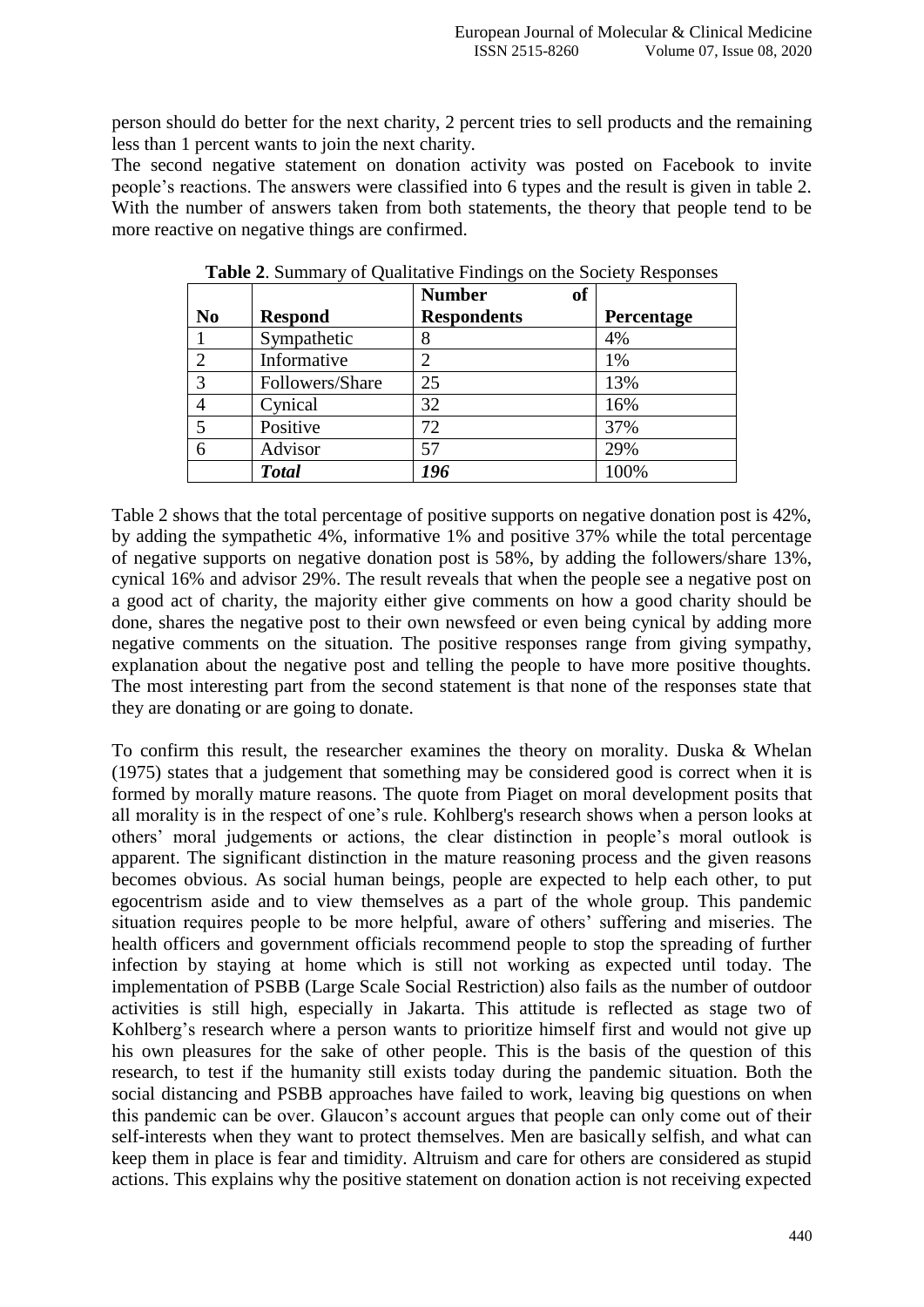responses while the negative statement on donation action attracts a lot of comments, with the majority giving negative responses. This fact strengthens the earlier argument by the researcher that the Indonesians are more self-centered and judgmental. Earlier study by Gibbs (2014) stated that it is biologically and evolutionary based to be either egoistic/selfish tendencies or loyalty to one's in-group so there is a need for us to expand our social understanding especially in a more complex situation as today's pandemic.

### **5. CONCLUSION**

Based on the findings and results, the researcher concludes that the first argument is significantly correct based on the research qualitative result and the theoretical research. The Indonesians are more self-centered and judgmental which cause the process of solving this pandemic becomes longer and uncertainties emerge stronger. The people are focused on giving advices on what they think better, sharing negative information and criticizing what other people do instead of being positive and joining the donation activities.

This research divides the people into four quadrants based on their buying orientation preferences, as explained in figure 3 below. These four quadrants represent the groups of consumer's buying behavior during pandemic situation.



**Figure 3**. A four-quadrant consumer buying behavior orientation during pandemic situation

The four quadrants divide the consumers into four groups with two respective orientations, two groups toward self – others orientation and two groups toward value or virtue orientation. The first quadrant represents the egocentric consumers who do massive buying on food and medical supplies for self-usage, causing the market price to rocket. This group does not think about the needs of other people and the effects of their massive buying to other people. They act on the belief that their safety and needs must come first before others. The second quadrant represents the profit-seeking consumers who take advantage of pandemic situation to buy and sell the products in higher price. The profit-seeking group views others as means of profit and creates a much more complex situation because they pile up stocks, empty the products in the market and sell in high price, some in very high price. The third quadrant represents the Good-Samaritans, the consumers who buy stocks from the market to be donated to other people. These people put others before themselves, some with certain motives of strengthening self-image, while others are just being sincere and helpful. The fourth quadrant represents the follower, the group of consumers who just watch and see what others do. They buy what they need, they share news, information and give advices. This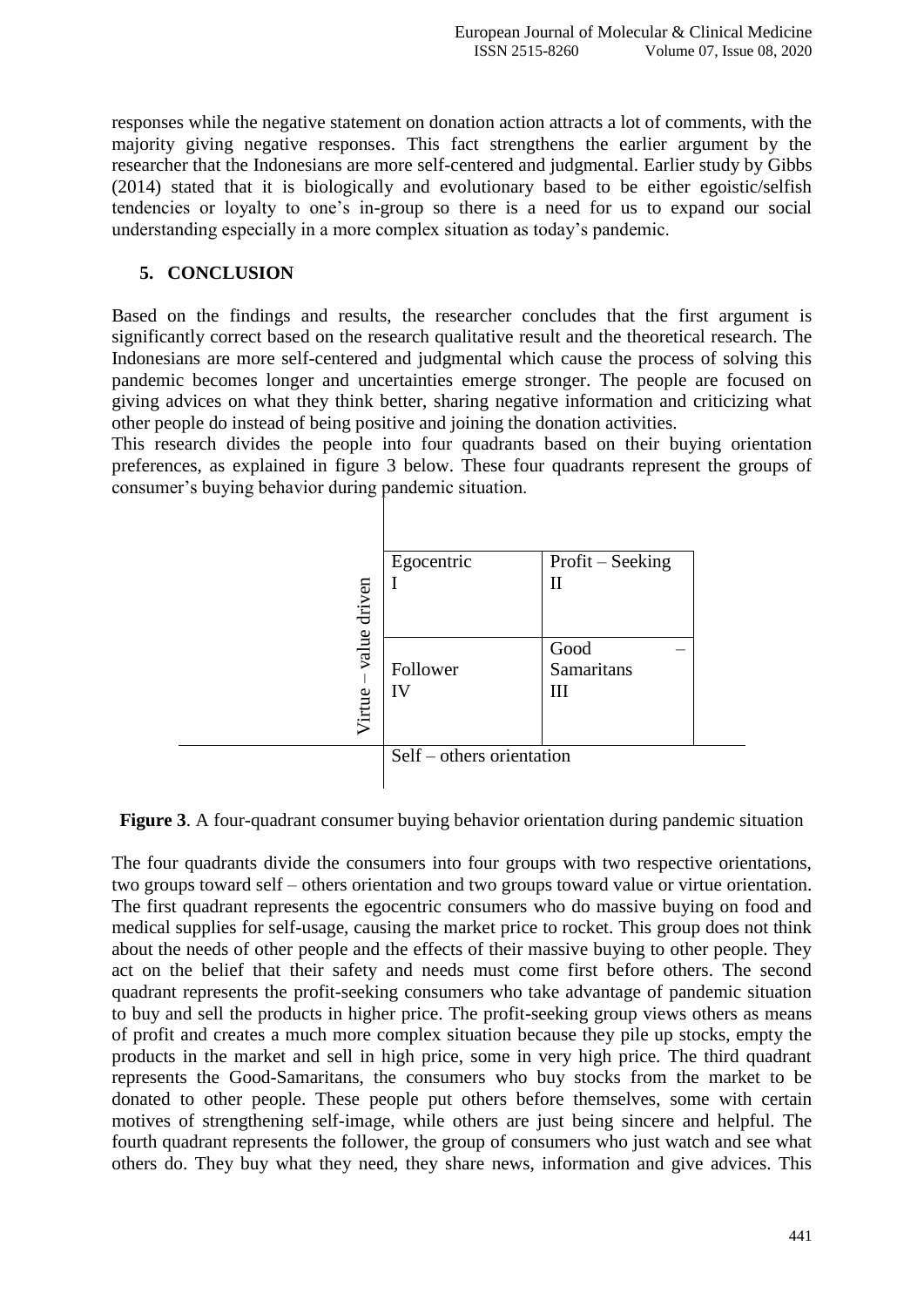group is not apparent in the society, they usually just follow what the health officers recommend. They follow the health and safety measures. Thus, they do not make the situations worse by buying too much or selling overpriced things. This quadrant seems to visualize the consideration of behavior and what motivates the behavior. There could be a more cynical argument claiming that even though the base of the behavior was unselfish, the underlying cause was actually to strengthen the self-image of being a competent person (Thøgersen, 2011).

Finally, this pandemic situation can go on longer or it can cease immediately. Both depends on how the people respond to the situation. Though the first argument is proven correct, there is a hope that the number of Good-Samaritans and Followers will increase, which will make the situation better. The theory confirms that people let go of their self-interests out of fears and dangers, which what the people are experiencing right now. The government, health officers and firms need to communicate the risks of having this condition for longer time and prepare their future planning based on these four groups of people.

## **6. REFERENCE**

- [1] Barrett, B. M., & Maguire, K. (2020). Beyond the The race to find a vaccine for coronavirus Fraternity and the Sun King. (February), 13–15.
- [2] Bell, A. (2020, February 13). 7 Things the Senate Is Hearing About Covid19 , for Agents. Think Advisor, pp. 4–7.
- [3] Bumps, F., Covid-, H., Type, D., Issn, A., Number, A., Zealand, N., … With, G. I. (2020). Fist Bumps vs . Handshakes : How COVID-19 Does — and Doesn ' t — Spread. 18–19.
- [4] Callan, O. (2020). Run on toilet paper epitomises the Covid-19 hysteria. Australia/New Zealand Reference Centre, 13–13. Retrieved from http://search.ebscohost.com.ezproxy.library.uq.edu.au/login.aspx?direct=true&db=anh &AN=7EH158276998&site=ehost-live
- [5] Chairwoman, C., Waters, M., Commission, E., Deposit, F., Corporation, I., & Bureau, F. P. (2020). House Democrats seek COVID-19 protections from financial regulators.  $1-2.$
- [6] Chan, J. F. W., Yuan, S., Kok, K. H., To, K. K. W., Chu, H., Yang, J., … Yuen, K. Y. (2020). A familial cluster of pneumonia associated with the 2019 novel coronavirus indicating person-to-person transmission: a study of a family cluster. The Lancet, 395(10223), 514–523. https://doi.org/10.1016/S0140-6736(20)30154-9
- [7] Chatterjee, P. (2020). Indian pharma threatened by COVID-19 shutdowns in China. Lancet (London, England), 395(10225), 675. https://doi.org/10.1016/S0140- 6736(20)30459-1
- [8] Chen, B., Shi, M., Ni, X., Ruan, L., & Jiang, H. (n.d.). Visual Data Analysis and Simulation Prediction for COVID-19 Visualization of Epidemic Spreading Pattern.
- [9] Chen, H., Guo, J., Wang, C., Luo, F., Yu, X., Zhang, W., … Zhang, Y. (2020). Clinical characteristics and intrauterine vertical transmission potential of COVID-19 infection in nine pregnant women: a retrospective review of medical records. The Lancet, 395(10226), 809–815. https://doi.org/10.1016/S0140-6736(20)30360-3
- [10] Condon, B. J., & Sinha, T. (2008). Global Lessons from the AIDS Pandemic. In Global Lessons from the AIDS Pandemic. https://doi.org/10.1007/978-3-540-78392-3
- [11] COVID-19 developments in Indonesia. (2020). Retrieved from https://indonesien.ahk.de/id/infocenter/berita/berita/covid-19-developments-in-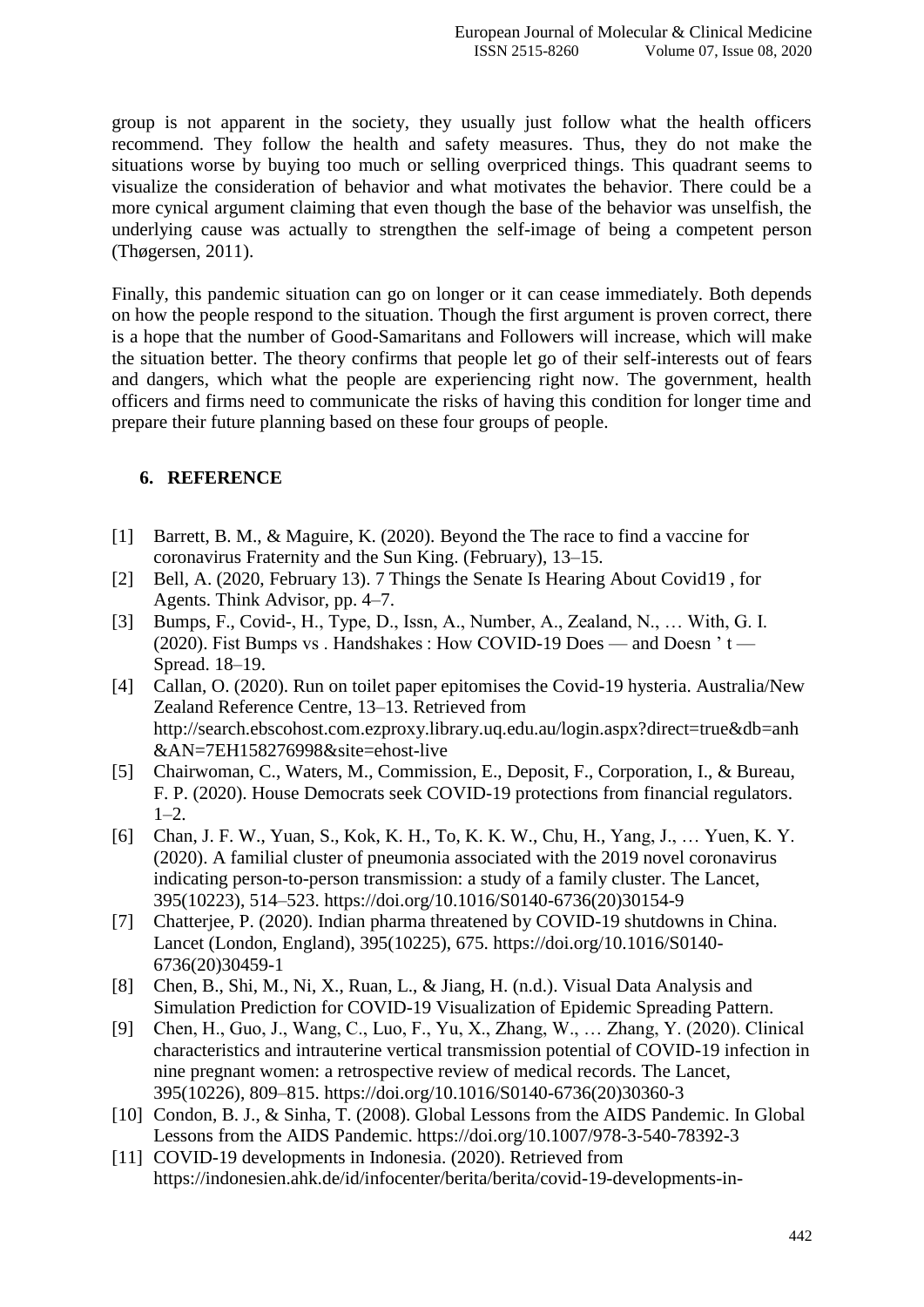indonesia

- [12] Cribb, J. (2017). Surviving the 21 Century. Humanity's Ten Great Challenges and How We Can Overcome Them. (1st ed.). Australia: Springer.
- [13] Duska, R., & Whelan, M. (1975). Moral development: A Guide to Piaget and Kohlberg. In New York. New York: Paulist Press.
- [14] Faherty, L. J., Schwartz, H. L., Ahmed, F., Zheteyeva, Y., Uzicanin, A., & Uscher-Pines, L. (2019). School and preparedness officials' perspectives on social distancing practices to reduce influenza transmission during a pandemic: Considerations to guide future work. Preventive Medicine Reports, 14(December 2018). https://doi.org/10.1016/j.pmedr.2019.100871
- [15] Farooq, M., & Hafeez, A. (2020). COVID-ResNet: A Deep Learning Framework for Screening of COVID19 from Radiographs. Retrieved from http://arxiv.org/abs/2003.14395
- [16] Fetscherin, M. (2019). The five types of brand hate: How they affect consumer behavior. Journal of Business Research, 101(April), 116–127. https://doi.org/10.1016/j.jbusres.2019.04.017
- [17] Gibbs, J. C. (2014). Moral Development and Reality (3rd ed.). https://doi.org/10.1017/CBO9781107415324.004
- [18] Gostin, L. O., & Cathaoir, K. E. Ó. (2018). Lurching From Complacency To Panic in the Fight Against Dangerous Microbes: a Blueprint for a Common Secure Future †. Emory Law Journal, 67(3), 337–396. Retrieved from https://search.proquest.com/docview/2051219733?accountid=17242
- [19] Habibi, R., Burci, G. L., de Campos, T. C., Chirwa, D., Cinà, M., Dagron, S., … Hoffman, S. J. (2020). Do not violate the International Health Regulations during the COVID-19 outbreak. The Lancet, 395(10225), 664–666. https://doi.org/10.1016/S0140- 6736(20)30373-1
- [20] Hampshire, N., & Dakota, N. (2020). Eight more states tell insurers to waive costsharing for COVID-19 tests. 1225279.
- [21] Hester, B. C., Documents, O. R., & Stanley, M. (2020). Coronavirus vaccine maker launches \$ 500 million stock sale Coronavirus treatment. (10), 1–2.
- [22] Hu, Z., Ge, Q., Li, S., Jin, L., & Xiong, M. (2020). Artificial Intelligence Forecasting of Covid-19 in China. 1–20. Retrieved from http://arxiv.org/abs/2002.07112
- [23] Huang, H. L., Allie, R., Gnanasegaran, G., & Bomanji, J. (2020). COVID19 -Nuclear Medicine Departments, be prepared! Nuclear Medicine Communications, 41(4), 297– 299. https://doi.org/10.1097/MNM.0000000000001183
- [24] Institutes, U. S. N., & Therapeutics, M. (2019). THE RACE FOR A VACCINE AGAINST THIS VIRUS , AND THE ONES COMING AFTER B y Alice P ar k.
- [25] Insurance, C., Ricardo, C., Office, F., Regulation, I., Commissioners, I., Meeting, S. N., … Care, M. H. (2020). California , Florida tell insurers to waive cost sharing for COVID-19 tests. 1–2.
- [26] Koubaa, A. (2020). Understanding the COVID19 Outbreak: A Comparative Data Analytics and Study. (Mers 2012). Retrieved from http://arxiv.org/abs/2003.14150
- [27] Lambert, E. (2008). Panic buying. Forbes, 182(10), 49–50.
- [28] Leopold, J. (2020). Roundup : First COVID-19 suits filed ; states and feds weigh legislation Cruise passengers sue Princess. (20), 1–4.
- [29] Li, M., Chen, J., & Deng, Y. (2020). Scaling features in the spreading of COVID-19. (Ming Li). Retrieved from http://arxiv.org/abs/2002.09199
- [30] Li, Q., & Feng, W. (2020). Trend and forecasting of the COVID-19 outbreak in China. https://doi.org/10.1016/j.jinf.2020.02.014
- [31] Lu, G., Hu, Y., Wang, Q., Qi, J., Gao, F., Li, Y., … Gao, G. F. (2013). Molecular basis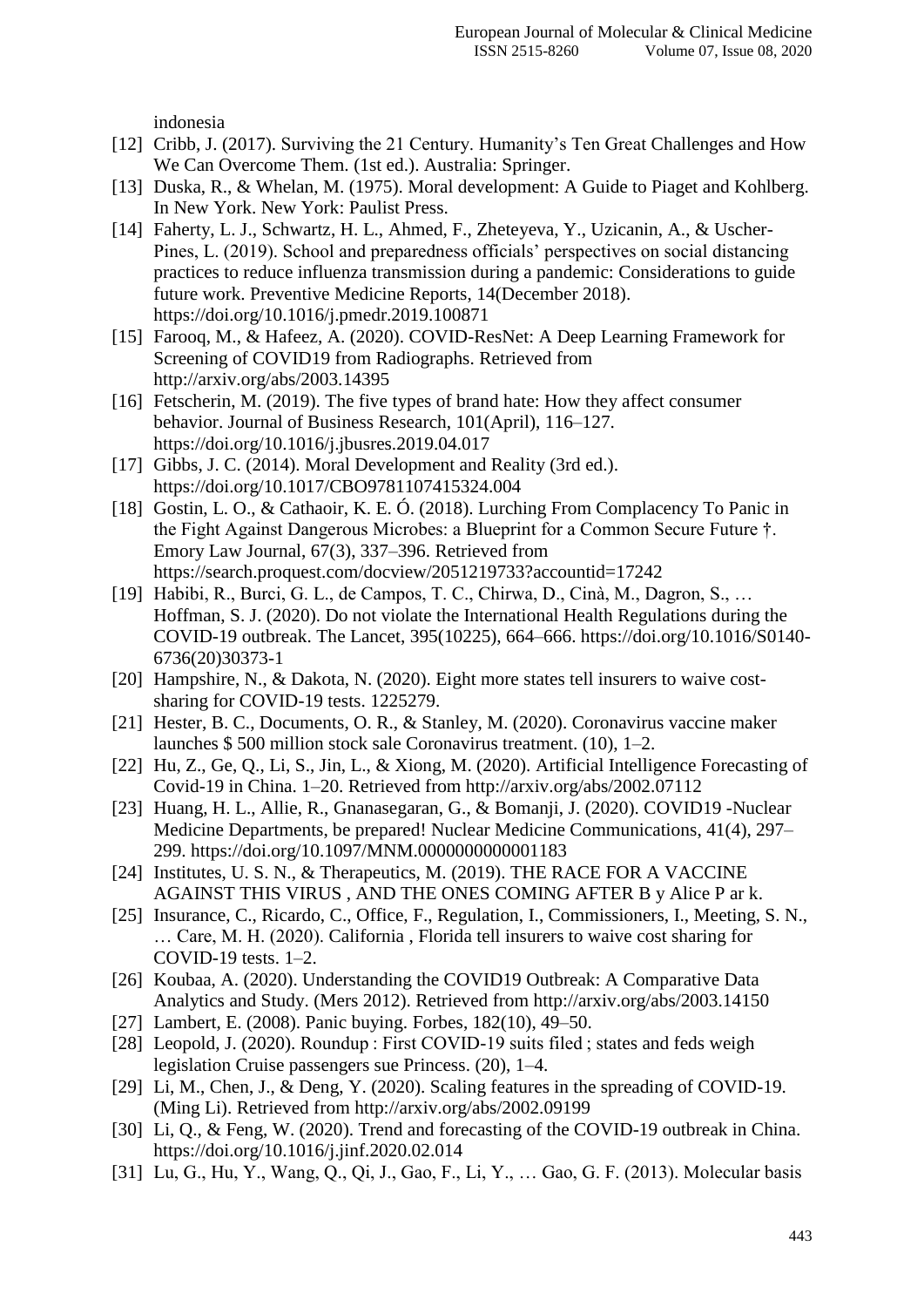of binding between novel human coronavirus MERS-CoV and its receptor CD26. Nature, 500(7461), 227–231. https://doi.org/10.1038/nature12328

- [32] Lynteris, C. (2016). The Epidemiologist as Culture Hero: Visualizing Humanity in the Age of "the Next Pandemic." Visual Anthropology, 29(1), 36–53. https://doi.org/10.1080/08949468.2016.1108823
- [33] Muscillo, A., & Pin, P. (2020). Covid19: unless one gets everyone to act, policies may be ineffective or even backfire. 1–8.
- [34] Pagliano, P., Piazza, O., De Caro, F., Ascione, T., & Filipelli, A. (2020). Is Hydroxychloroquine a possible post-exposure prophylaxis drug to limit the transmission to health care workers exposed to COVID19? https://doi.org/10.1017/CBO9781107415324.004
- [35] Peng, L., Yang, W., Zhang, D., Zhuge, C., & Hong, L. (2020). Epidemic analysis of COVID-19 in China by dynamical modeling. 1–18. Retrieved from http://arxiv.org/abs/2002.06563
- [36] Perloff, R. M. (2014). Social Media Effects on Young Women's Body Image Concerns: Theoretical Perspectives and an Agenda for Research. Sex Roles, 71(11–12), 363–377. https://doi.org/10.1007/s11199-014-0384-6
- [37] Press, A. (2020). Italy Reports 17 Total COVID-19 Cases as Cluster Quadruples in One Day. 17–18.
- [38] Ramzy, A. (2020). The Coronavirus Outbreak. The New York Times. Retrieved from https://www.nytimes.com/2020/02/11/world/asia/coronavirus-china.html?auth=linkdismiss-google1tap
- [39] Taylor, S. (2019). The Psychology of Pandemics. Preparing for the Next Global Outbreak of Infectious Disease (1st ed.). Cambridge Scholars Publishing.
- [40] The Lancet. (2020). COVID-19: fighting panic with information. The Lancet, 395(10224), 537. https://doi.org/10.1016/S0140-6736(20)30379-2
- [41] They, D., Prevent, A., & Store, D. (2020). Americans Are Stockpiling Cleaning Products Due to COVID-19 Fears . Do They Actually Prevent Coronavirus ? 57–58.
- [42] Thøgersen, J. (2011). Green shopping: For selfish reasons or the common good? American Behavioral Scientist, 55(8), 1052–1076. https://doi.org/10.1177/0002764211407903
- [43] Thomas, A. (2002). Panic buying ahead? III-Vs Review, 15(6), 2. https://doi.org/10.1016/S0961-1290(02)85177-8
- [44] Tina, B. Y., & Saey, H. (2012). Vaccine scientists target coronavirus.
- [45] Vock, L. (2020). A Trip through Southeast Asian Airports in Times of COVID19. The American Journal of Tropical Medicine and Hygiene, 0(0), 1–2. https://doi.org/10.4269/ajtmh.20-0153
- [46] Worry, E., Procedures, Q., Actually, M., Infection, I., Docked, C. S., Type, D., ... Ryan, M. (2020). Experts Worry Quarantine Procedures May Actually Increase Infection Risk on Cruise Ship Docked in Japan with COVID-19. 18–20.
- [47] Wu, J. T., Leung, K., & Leung, G. M. (2020). Now casting and forecasting the potential domestic and international spread of the 2019-nCoV outbreak originating in Wuhan, China: a modelling study. The Lancet, 395(10225), 689–697. https://doi.org/10.1016/S0140-6736(20)30260-9
- [48] Wuhan, I. (2020). New coronavirus fuels outbreak.
- [49] Xiang, Y. T., Li, W., Zhang, Q., Jin, Y., Rao, W. W., Zeng, L. N., ... Hall, B. J. (2020). Timely research papers about COVID-19 in China. The Lancet, 395(10225), 684–685. https://doi.org/10.1016/S0140-6736(20)30375-5
- [50] Xu, X., Jiang, X., Ma, C., Du, P., Li, X., Lv, S., … Wu, W. (2020). Deep Learning System to Screen Coronavirus Disease 2019 Pneumonia. 1–29. Retrieved from